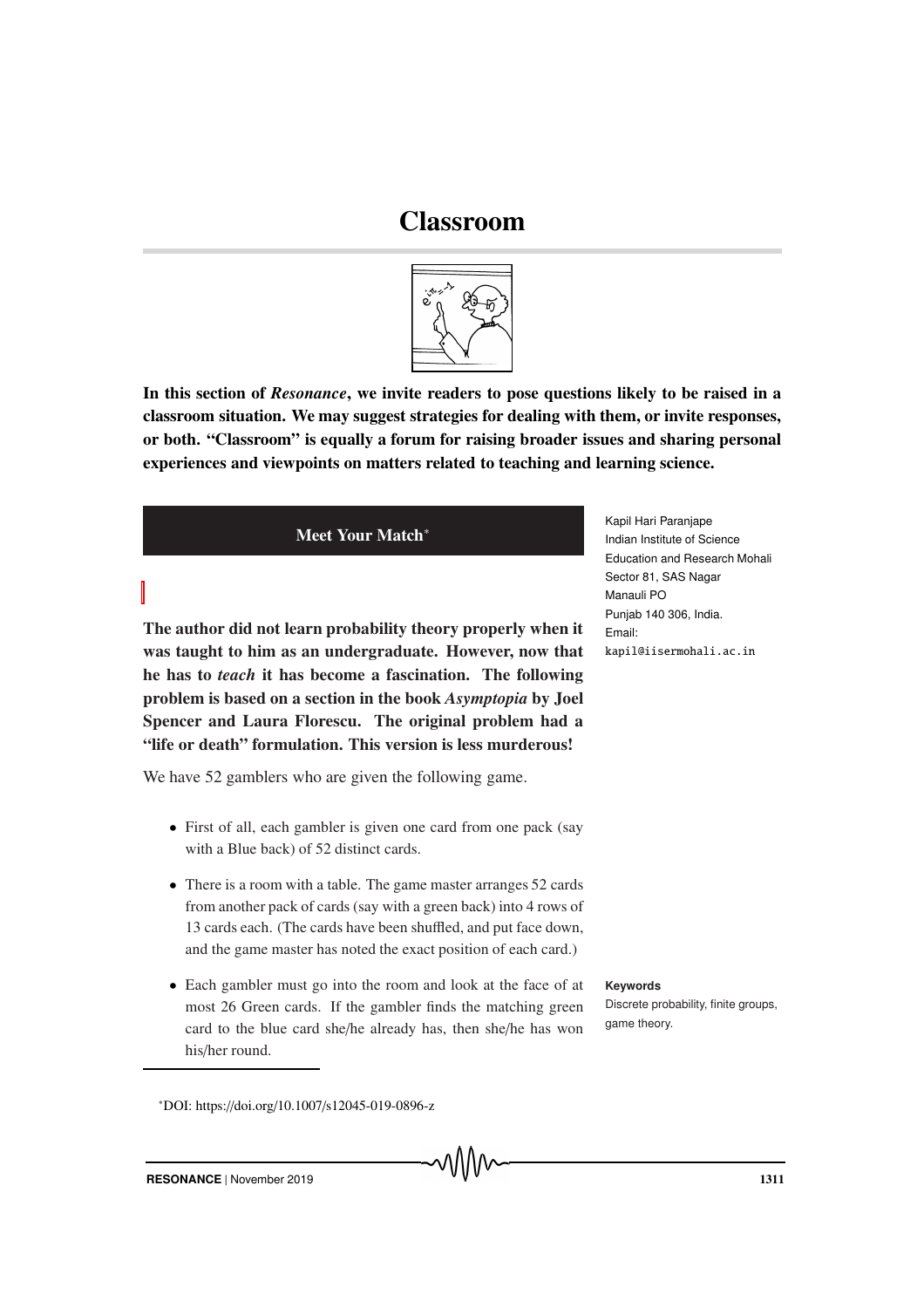strategy? The gamblers should use group theory!

- What is the best After the gambler leaves the room, the green cards are put back *exactly* as before she/he came in. Moreover, the gambler cannot meet the other gamblers after leaving the room and take the blue card away.
	- The gamblers are allowed to come up with a common strategy at the beginning.

The question is: "What is the best strategy for the gamblers?" "Do the chances of winning change if we only have 40 gamblers and leave out all the 'picture' cards?" "What are the optimal probabilities?"

## 1. Some Hints:

- If the gamblers do not employ any strategy and each one looks at 26 cards at random, then each has 1/2 chance of winning his round.
- The gamblers should use group theory!

## 2. Mathematical Formulation

Basically, the problem can be posed as follows:

- There is a "permutation" map  $\sigma$  :  $[1, 2n] \rightarrow [1, 2n]$ ; this map is one-to-one and onto. (Here 2*n* = 52.) This permutation is *fixed* throughout the game.
- Each gambler is numbered  $i$  in the range  $[1, 2n]$  and examines  $\sigma(j)$  for some *n* values of *j*. If the gambler finds a *j* such that  $\sigma(j) = i$ , then the gambler wins.
- The strategy followed by one gambler cannot depend on the information gathered by the other gamblers.

The problem is to devise a common strategy for each gambler which increases the probability of all gamblers winning.

The strategy below is based on the (reasonable) assumption that *all* permutations  $\sigma$  are equally likely.

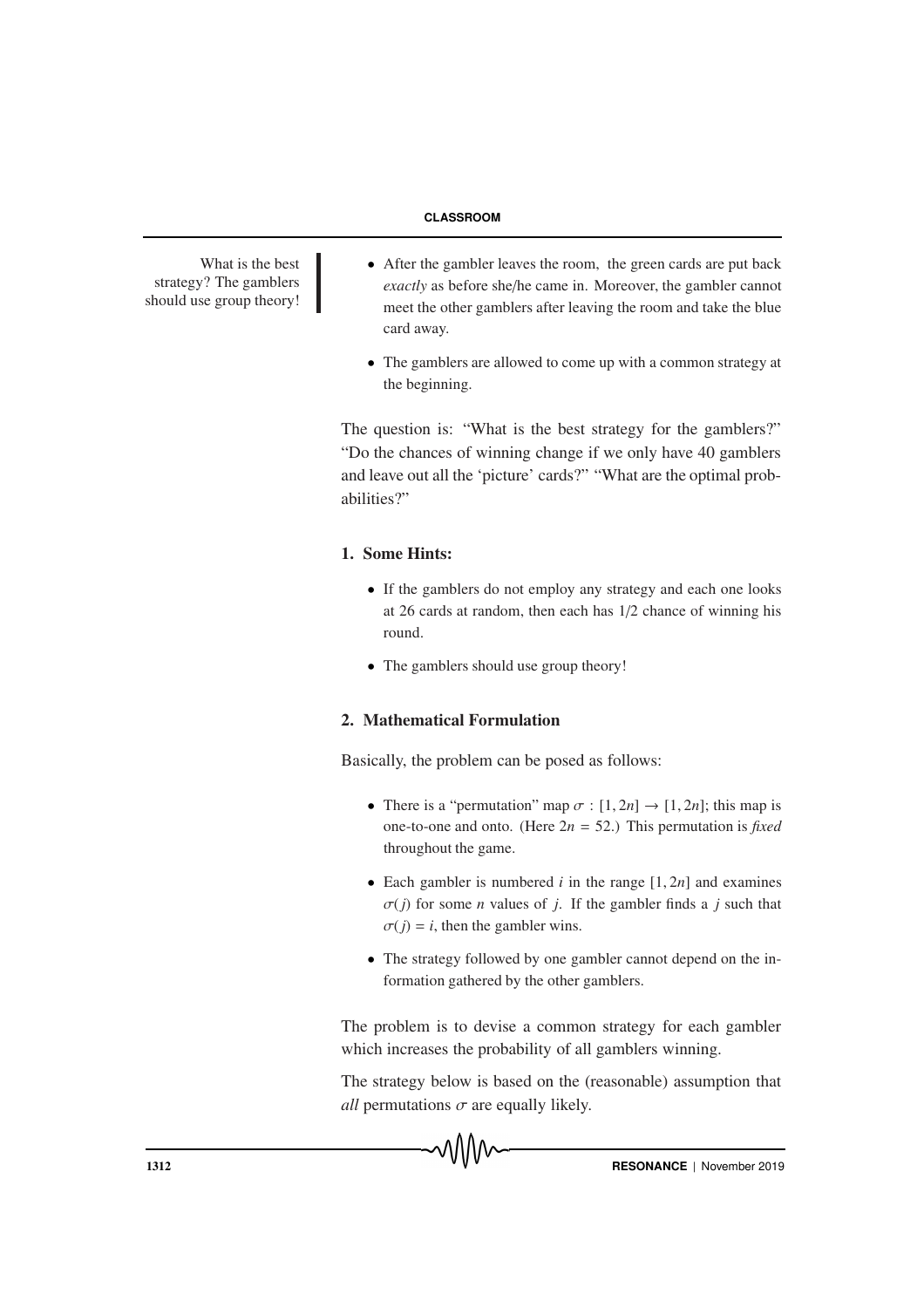## 3. Break Out into Cycles

The permutation  $\sigma$  creates a *partition* of the set [1, 2*n*] into "cy- The gambler "follows" cles" of the form  $C = (i, \sigma(i), \sigma^2(i), \ldots)$ . These cycles are finite and the last element of the cycle *C* is sent to *i* by  $\sigma$ ; in fact, you get the same cycle starting with any element of it.

Suppose that a gambler "follows the cycle". In other words, he starts with opening the box that has his number on the outside, then opens the box numbered with the number he finds inside the box and so on. If his cycle has length *less* than or equal to *n*, then he wins his round since at the end he finds the number of the box he started with—but that that is his own number!

So how many cycles can there be of length greater than *n*? At most one! All the gamblers who are *not* in that one cycle will win if they follow the above strategy. Can it happen that *all* the gamblers are in that one cycle? Sure. We could have a single cycle of length 2*n*.

The shuffling of the cards (in other words, the choice of  $\sigma$ ) was assumed to be "random". So, to count our losses, we need to count for each  $k \geq 1$ , the number of permutations that contain an  $n + k$  cycle among the collection of *all* permutations. The collection of all permutations is of size 2*n*!. The permutations that contain an  $n + k$  cycle can be counted as follows. Let us first count those for which the  $n + k$  cycle consists of the some chosen  $n + k$  elements; there are  $(n + k - 1)!$  cycles that can be made out of such a chosen set. The rest of the permutation is then a permutation of the remaining  $n - k$  elements; there are  $(n - k)!$ choices for this. Thus, the number of permutations where some chosen  $n + k$  elements are in a cycle is  $(n - k)!(n + k - 1)!$ . Since we could have chosen these  $n + k$  elements in  $\frac{(2n!)}{(n-k)!(n+k)!}$  ways, we see that the number of permutations with an  $n + k$  cycle is  $(2n)!/(n+k).$ 

So the probability of at least one gambler losing with this strategy is  $p_n = \sum_{k=1}^n 1/(n+k)$  which increases to log(2) (or approximately 0.69) as *n* goes to infinity.

the cycle". If his cycle has length at most *n* then he wins his round.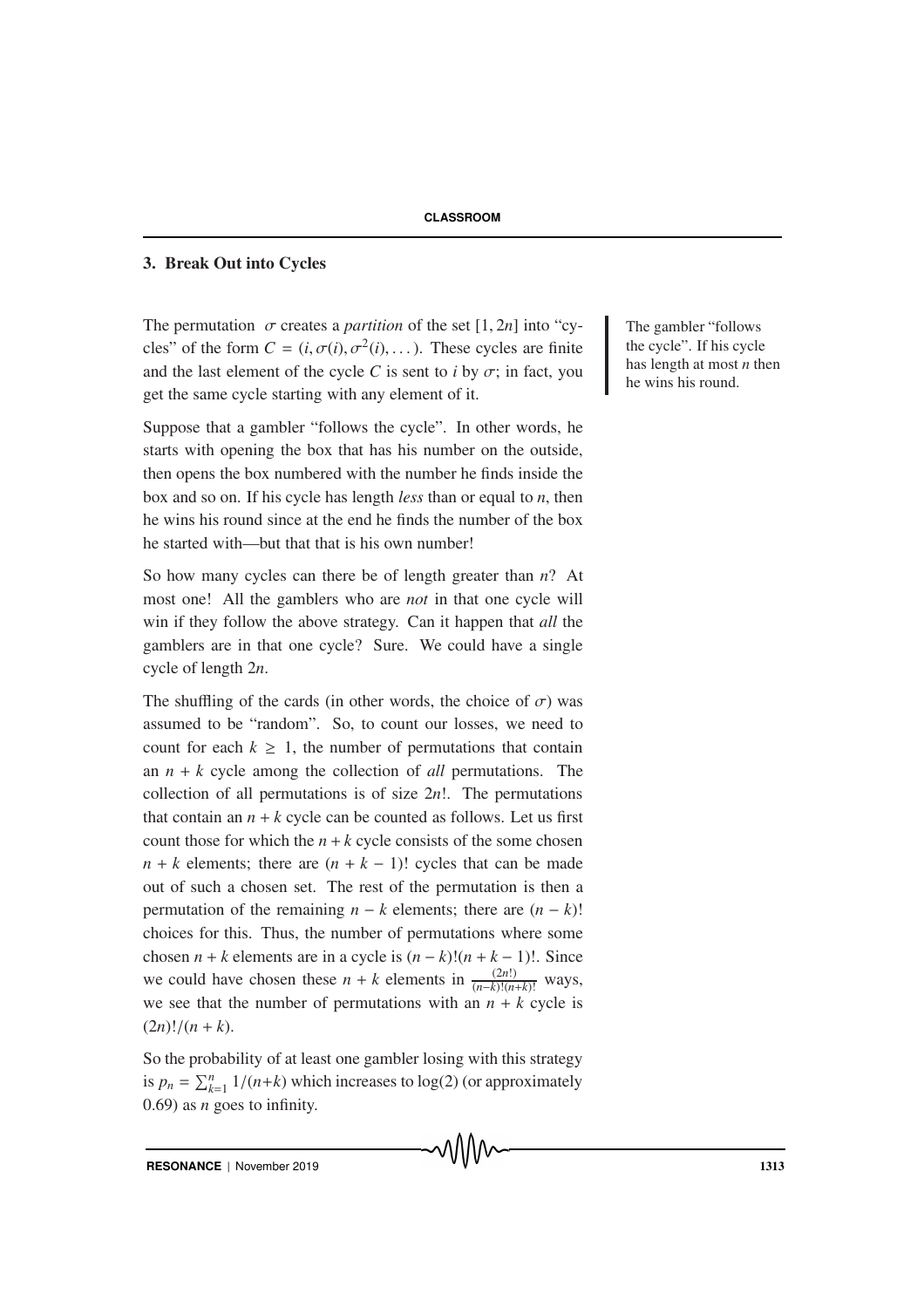chance of at least one gambler losing. On the other hand, there is a 31% chance that they will all win!

There is about 69% In other words, even if there are a large number of gamblers, there is about 69% chance of at least one gambler losing. On the other hand, for large *n*, there is a 31% chance that they will all win!

> Note that if each gambler adopts the "random choice" strategy, then the probability that they will all win is  $1/2^{2n}$ , which is much smaller. However, this is also the probability that they will all lose! On the other hand, with the above strategy, the probability that they will all lose is  $1/(2n)$  which is much larger! So, if the objective is to avoid a total loss, then the random strategy is better than the above strategy!

> What is the expected number of successes? With the random choice strategy this is  $n = 2n \cdot (1/2)$ . On the other hand, with the above strategy, note that for a permutation that does not contain a cycle of length  $> n$ , there are  $2n$  wins, while if there is a  $n + k$  cycle, then the remaining  $n - k$  win. Thus, the expected number of wins is

$$
2n\left(1-\sum_{k=1}^n\frac{1}{n+k}\right)+\sum_{k=1}^n\frac{n-k}{n+k}=2n-\sum_{k=1}^n\frac{2n-(n-k)}{n+k}=n.
$$

In other words, the expected number of wins is unchanged!

What is the variance around this expected number? For the random strategy, this is  $n/2 = 2n \cdot (1/2)^2$ . For the above strategy, by the same reasoning as above it is

$$
n^{2}\left(1-\sum_{k=1}^{n}\frac{1}{n+k}\right)+\sum_{k=1}^{n}\frac{k^{2}}{n+k}=n^{2}-\sum_{k=1}^{n}\frac{(n^{2}-k^{2})}{n+k}=n(n-1)/2.
$$

This is much larger for large *n*.

Also note that for an individual gambler, the probability of losing is given by adding the probability that she/he is in a cycle of length  $n + k$  given that there is a cycle of length  $n + k$ . The conditional probability that the gambler is in a chosen set of size  $n + k$ is  $(n + k)/2n$ . It follows that the probability of losing is

$$
\sum_{k=1}^{n} \frac{n+k}{2n} \cdot \frac{1}{n+k} = n \cdot \frac{1}{2n} = 1/2.
$$